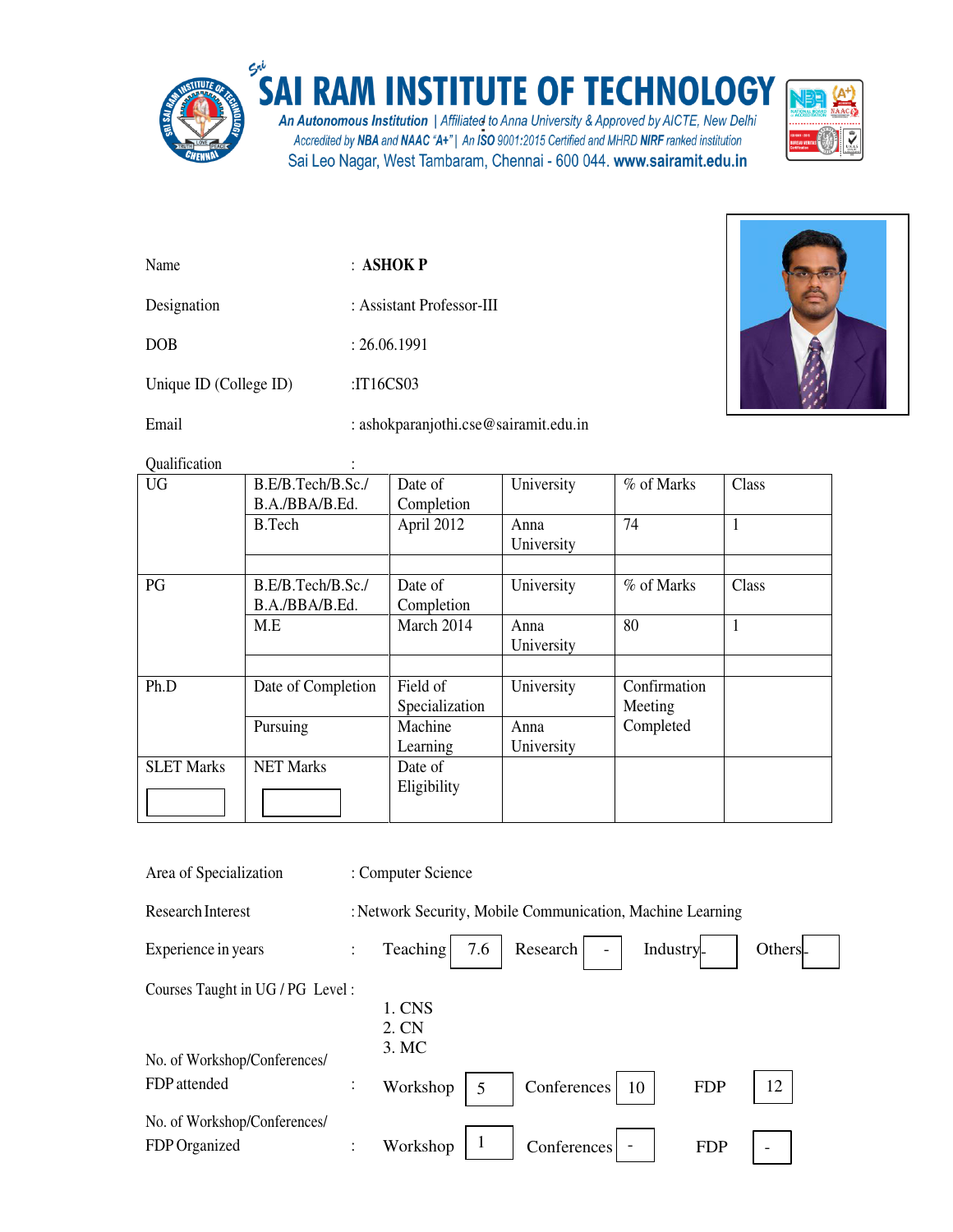| Professional Membership         | IEEE. ISTE, CSI, IAENG, IRED                                                                                                                                                                                                                                 |                                                                                           |                                                                                                                                                       |  |  |
|---------------------------------|--------------------------------------------------------------------------------------------------------------------------------------------------------------------------------------------------------------------------------------------------------------|-------------------------------------------------------------------------------------------|-------------------------------------------------------------------------------------------------------------------------------------------------------|--|--|
|                                 | No. of papers published in National Journals / Conferences :4/3                                                                                                                                                                                              |                                                                                           |                                                                                                                                                       |  |  |
|                                 | No. of papers published in International Journals / Conferences: 20/4                                                                                                                                                                                        |                                                                                           |                                                                                                                                                       |  |  |
|                                 | No. of Books published :2                                                                                                                                                                                                                                    |                                                                                           |                                                                                                                                                       |  |  |
| Publications                    | Name of the Book                                                                                                                                                                                                                                             | <b>ISBN No:</b>                                                                           | Year of<br>Publication                                                                                                                                |  |  |
|                                 | <b>Title: PYTHON</b><br>Publisher: CBA<br>Publisher, Chennai                                                                                                                                                                                                 | ISBN:978-93-80430-<br>$56-0$                                                              | Year:2020                                                                                                                                             |  |  |
|                                 | <b>Title: MOBILE</b><br><b>COMPUTING</b><br>Publisher: CBA<br>Publisher, Chennai                                                                                                                                                                             | ISBN:978-93-80430-<br>$60 - 7$                                                            | Year: 2021                                                                                                                                            |  |  |
| <b>Research Guidance</b>        | No.Of UG Students Guided:10                                                                                                                                                                                                                                  |                                                                                           |                                                                                                                                                       |  |  |
|                                 | No.Of PG Students Guided:-                                                                                                                                                                                                                                   |                                                                                           |                                                                                                                                                       |  |  |
|                                 | No.Of Ph.Ds Guided:-                                                                                                                                                                                                                                         |                                                                                           |                                                                                                                                                       |  |  |
| <b>Research Funded Projects</b> |                                                                                                                                                                                                                                                              |                                                                                           |                                                                                                                                                       |  |  |
| Patents                         | Filed:01<br>Granted:                                                                                                                                                                                                                                         |                                                                                           |                                                                                                                                                       |  |  |
|                                 | Patent (IPR) published titled on "SOFT FAIRNESS BASED SCHEDULING<br>MECHANISM USING MACHINE LEARNING FOR CLOUD COMPUTING".                                                                                                                                   |                                                                                           |                                                                                                                                                       |  |  |
|                                 | APPLICATION NUMBER: 202141039379<br>DATE OF FILING: 31/08/2021                                                                                                                                                                                               |                                                                                           |                                                                                                                                                       |  |  |
| <b>Technology Transfer</b>      |                                                                                                                                                                                                                                                              |                                                                                           |                                                                                                                                                       |  |  |
| Achievements                    | Cash award for 100% result in Computer Graphics in the year 2016-<br>2017<br>Cash award for 100% result in Cryptography and Network Security<br>in the year $2017-2018$<br>Cash award for 100% result in Human Computer Interaction in the<br>year 2018-2019 |                                                                                           |                                                                                                                                                       |  |  |
| Any Other Information           | 1.<br>Cisco<br>2.<br>22April 2020                                                                                                                                                                                                                            | Vidyapeetham Academy, Coimbatore<br>Academy ID: 54310360<br>Successfully completed<br>and | Instructor Trainer , Trained by Amrita Vishwa<br>Networking<br>received<br>certificate<br>on<br>"Introduction to IoT"from CISCO Networking Academy on |  |  |